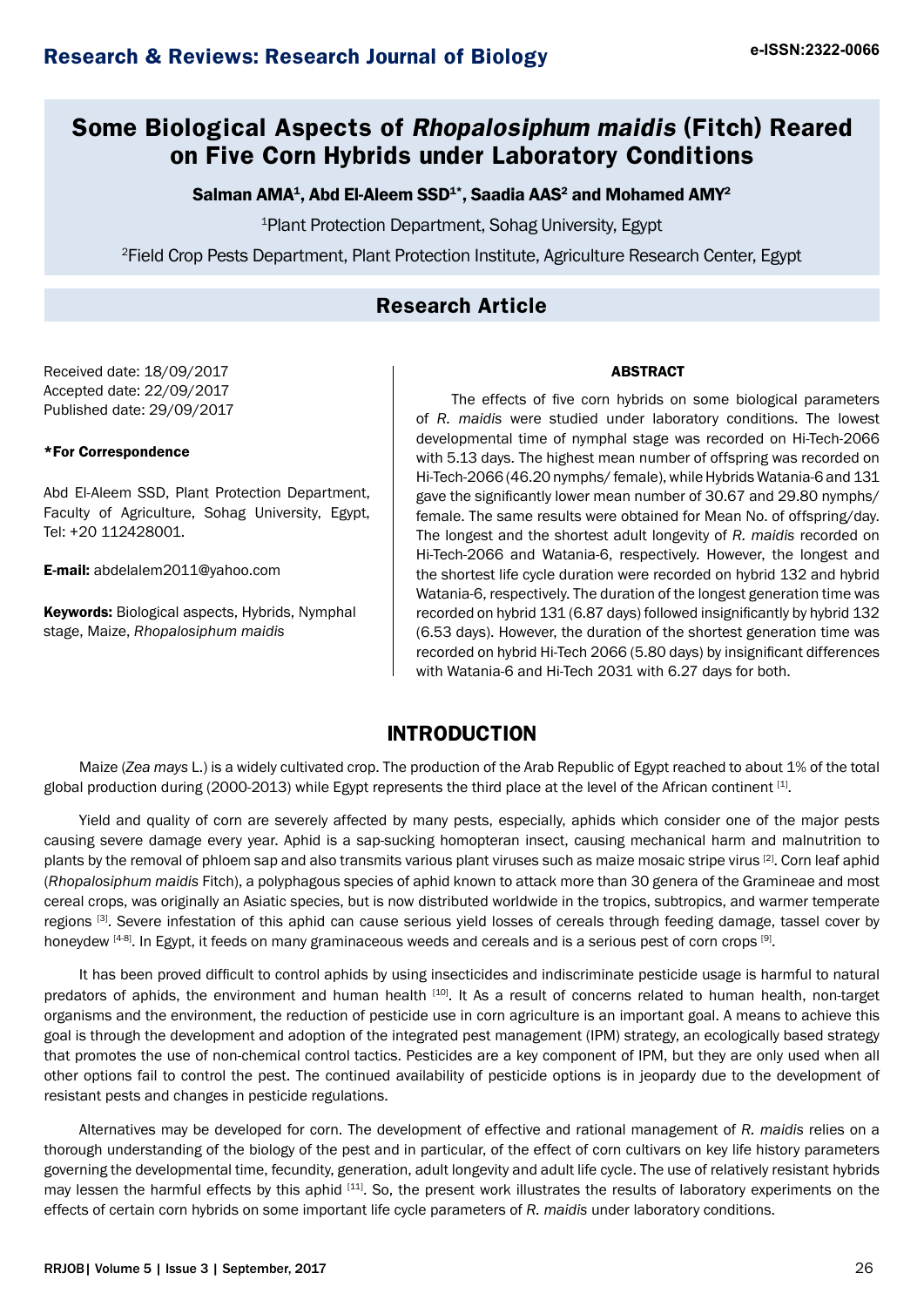## **MATERIALS AND METHODS**

### Corn Plants

Five maize hybrids, namely, Single crosses of Hi-Tech-2066, Watania-6, 131, 132 and Hi-Tech 2031 were used for this study. To establish plant materials for conducting each experiment, fresh corn leaf pieces (4-5 cm) were used.

#### Aphids Culture

The aphids used in the experiments were collected from a corn field at Shandweel Agricultural Research Station, Sohag Governorate. Aphid colonies were maintained on the young plant in a climatic room held at  $25 \pm 1$  °C, a relative humidity of 65  $\pm$ 5% and a light regime of 16 h light: 8 h dark. The offspring had been reared under these conditions before the aphid individuals were used in the experiments.

#### Development, Longevity and Fecundity

To evaluate the nemphal development, selected apterous females from a stock culture were transferred onto excised corn leaf discs placed upside down on wet filter papers in Petri dishes. The newly born nymphs, less than 24 h old, from the Petri dish were transferred separately to each of the fresh-cut corn leaf disc in a Petri dish (9 cm diameter  $\times$  1.5 cm deep) using a fine hair brush. All replications in which the nymphs died within 24 h after transfer were omitted. The filter papers in the Petri dishes were wetted daily and every day, the aphids were transferred to new corn leaf discs. The nymph on each Petri dish was checked daily under a stereoscopic microscope and their survival recorded. The presence of discarded exuviae was used to determine when molting had occurred. Experiments were carried out in a climatic cupboard under a constant temperature of 25  $\pm$  1°C, at 65  $\pm$ 5% relative humidity and a light: dark photoperiod of 16: 8 h. After the immatures became adults, they were observed daily for reproduction and survival and all new-born nymphs were removed. Observations were recorded until all of the aphids died.

The developmental time for each instar was recorded and included. Nymphal instar, the duration for adult, pre-reproductive, reproductive and post-reproductive periods, the life cycle, fecundity and the average number of offspring produced daily were determined for each individual aphid. These parameters were examined for fifteen aphids at 25±1°C on each corn hybrid. Throughout the study, fresh corn leaves were provided to aphids every day. The experiment was conducted under completely randomized design with 15 replications.

#### Data Analyses and Statistics

For the purpose of statistical analysis, data obtained were statistically analyzed using one – way analysis of variance. Mean values were separated by the least significant difference (L.S.D.) procedure at  $P=5\%$  [12].

## **RESULTS AND DISCUSSION**

#### Developmental Times of Immature Stage

Developmental times of different nymphs of *R. maidis* on five corn hybrids are presented in Table 1, also, illustrated in (Figure 1). No significantly differences were found between corn hybrids on the development of 1st, 2nd, 3rd and 4th nymphal instars. The 1st instar recorded 1.07, 1.47, 1.53, 1.33 and 1.40 days when reared on Hi-Tech-2066, Watania-6, 131, 132 and Hi-Tech 2031 hybrids, respectively, while the 2nd instar required 1.47, 1.33, 1.60, 1.20 and 1.40 days when reared on the previous corn hybrids, respectively. For 3rd instar, nymphs reared on Hi-Tech-2066, Watania-6, 131, 132 and Hi-Tech 2031 hybrids required 1.27, 1.40, 1.40, 1.67 and 1.27 days, respectively to develop, however, the 4th instar recorded 1.33, 1.47, 1.47, 1.73 and 1.73 days on previous corn hybrids, respectively. Similar trend was recorded for nymphs development of *R. maidis* which was reared on barley by El-Sheikh et al. and *R. padi* reared on wheat by El-Fatih et al. [13,14]. Also, data revealed that the corn hybrid showed significant effect on the total developmental time of nymphal stage. The lowest developmental time was recorded on Hi-Tech-2066 with 5.13 days. No differences were found between the rest hybrids. Watania-6, 131, 132 and Hi-Tech 2031 hybrids recorded 5.67, 6.00, 5.93 and 5.80 days, respectively. The previous data are in agreement with Bayhan who find that total developmental time of *R. maidis* nymphs showed significant differences within the corn cultivars tested [15]. Also, Razmjou and Golizadeh reported that the developmental time of *R. maidis* nymphs differed significantly among the six maize hybrids used [11].

| No.            | <b>Hybrids</b> | 1st instar | 2nd instar | 3rd instar | 4th instar | Nymphal stage |
|----------------|----------------|------------|------------|------------|------------|---------------|
|                | Hi-Tech-2066   | 1.07A      | 1.47A      | 1.27A      | 1.33A      | 5.13B         |
| 2              | Watania-6      | 1.47A      | 1.33A      | 1.40A      | 1.47A      | 5.67 A        |
| 3              | 131            | 1.53A      | 1.60A      | 1.40A      | 1.47A      | 6.00 A        |
| $\overline{4}$ | 132            | 1.33A      | 1.20A      | 1.67A      | 1.73A      | 5.93 A        |
| 5              | Hi-Tech 2031   | 1.40A      | 1.40A      | 1.27A      | 1.73A      | 5.80 A        |
| F value        |                | 2.22       | 1.4        | 1.71       | 2.02       | $3.86*$       |
| LSD05%         |                | N.S.       | N.S.       | N.S.       | N.S.       | 0.51          |

Table 1. Developmental times of immature stages of *R. maidis* on some corn hybrids.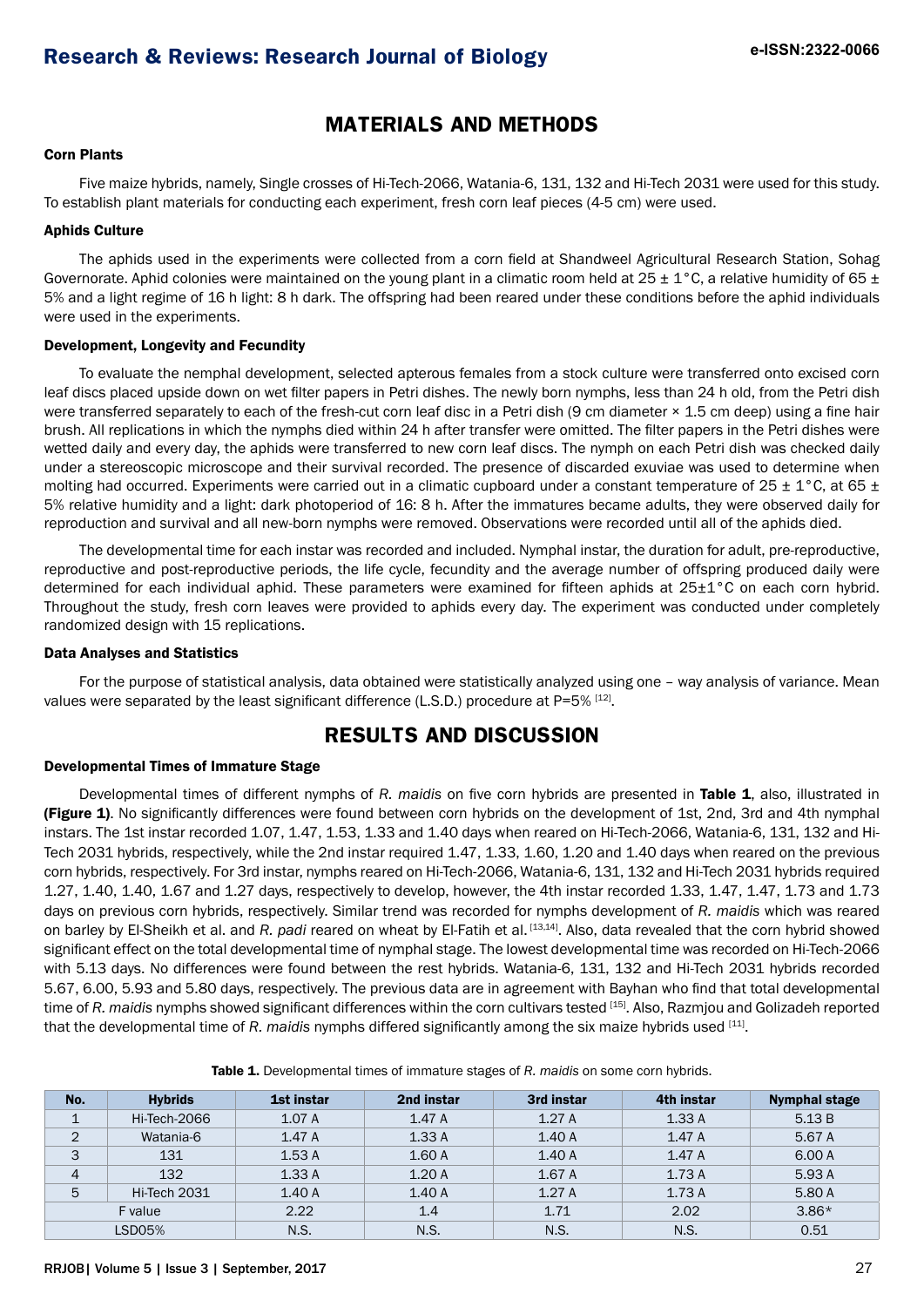

Figure 1. Developmental times of immature stages of *R. maidis* on some corn hybrids.

#### Reproductive Period

Data in Table 2 represent the effect of five corn hybrids on pre-reproductive, reproductive and post-reproductive periods. Data showed that no significant differences were found between hybrids for pre-reproductive period. Aphid adults reared on Hi-Tech-2066, Watania-6, 131, 132 and Hi-Tech 2031 hybrids recorded 0.67, 0.60, 0.87, 0.60 and 0.47 days, respectively. However, the corn hybrids effected on reproductive period of aphid. Corn hybrids can divided into two significantly groups, the 1st and the highest group included Hi-Tech-2066, 132 and Hi-Tech 2031 hybrids with average means of 12.07, 12.13 and 11.73 days, respectively, and the 2nd and the lowest group consisted of Watania-6 and 131 hybrids with average means of 10.00 and 9.87 days, respectively. Data of Table 2 indicated that no significant differences were found between hybrids for post-reproductive period. Aphid adults reared on Hi-Tech-2066, Watania-6, 131, 132 and Hi-Tech 2031 hybrids recorded 1.33, 0.80, 0.93, 0.87 and 1.07 days, respectively (Figure 2). Also, Auad et al. found that the pre-reproductive, reproductive and post-reproductive periods of *R. padi* were 1.86, 6.75 and 1.40 days, respectively on 24 C° when reared on signal grass [16].

#### **Fecundity**

Data of Table 2 revealed that the total number of offspring per female affected significantly by corn hybrid. The highest mean number of nymphs was recorded on adults reared on Hi-Tech-2066 (46.20 nymphs/ female) followed insignificantly by Hi-Tech 2031 (42.20 nymphs/ female), then hybrid 132 (39.00 nymphs/female), with insignificant difference with Hi-Tech 2031. Hybrids Watania-6 and 131 gave the significantly lower mean number of 30.67 and 29.80 nymphs/female, with insignificant difference between them (Figure 3). Offspring/day, hybrids can arrange into three significant groups, the Hi-Tech-2066 was in the 1st one, Hi-Tech 2031 were in the 2nd one and Watania-6, 131 and 132 were in the 3rd group. No significant differences were found between the 2nd group and the other two groups. Aphid adults reared on Hi-Tech-2066, Watania-6, 131, 132 and Hi-Tech 2031 hybrids produced 3.97, 3.16, 3.04, 3.23 and 3.62 nymphs/day, respectively (Figure 3). The present results were in partial agreement with those of Agamy et al. Taheri et al. studied the effect of six wheat cultivars on fecundity of *R. padi* [17,18].

Table 2. Pre-reproductive, reproductive and post-reproductive periods and fecundity of R. maidis on some corn hybrids under laboratory conditions.

| No.                            | <b>Hybrids</b> | <b>Pre-reproductive</b> | <b>Reproductive</b><br>period | Post-reproductive<br>period | <b>Fecundity</b> |                                                 |  |
|--------------------------------|----------------|-------------------------|-------------------------------|-----------------------------|------------------|-------------------------------------------------|--|
|                                |                | period                  |                               |                             |                  | No. of progeny/female Mean No. of offspring/day |  |
| 1                              | Hi-Tech-2066   | 0.67 A                  | 12.07 A                       | 1.33A                       | 46.20 A          | 3.97 A                                          |  |
| $\overline{2}$                 | Watania-6      | 0.60A                   | 10.00 B                       | 0.80A                       | 30.67 C          | 3.16B                                           |  |
| 3                              | 131            | 0.87 A                  | 9.87 B                        | 0.93A                       | 29,80 C          | 3.04 B                                          |  |
| $\overline{4}$                 | 132            | 0.60A                   | 12.13A                        | 0.87 A                      | 39.00 B          | 3.23B                                           |  |
| 5                              | Hi-Tech 2031   | 0.47A                   | 11.73 A                       | 1.07 A                      | 42.20 AB         | 3.62 AB                                         |  |
| F value                        |                | 0.86                    | $5.57*$                       | 1.08                        | $12.72**$        | $3.15*$                                         |  |
| $\mathsf{LSD}_{\mathrm{05\%}}$ |                | N.S.                    | 1.38                          | N.S.                        | 5.81             | 0.62                                            |  |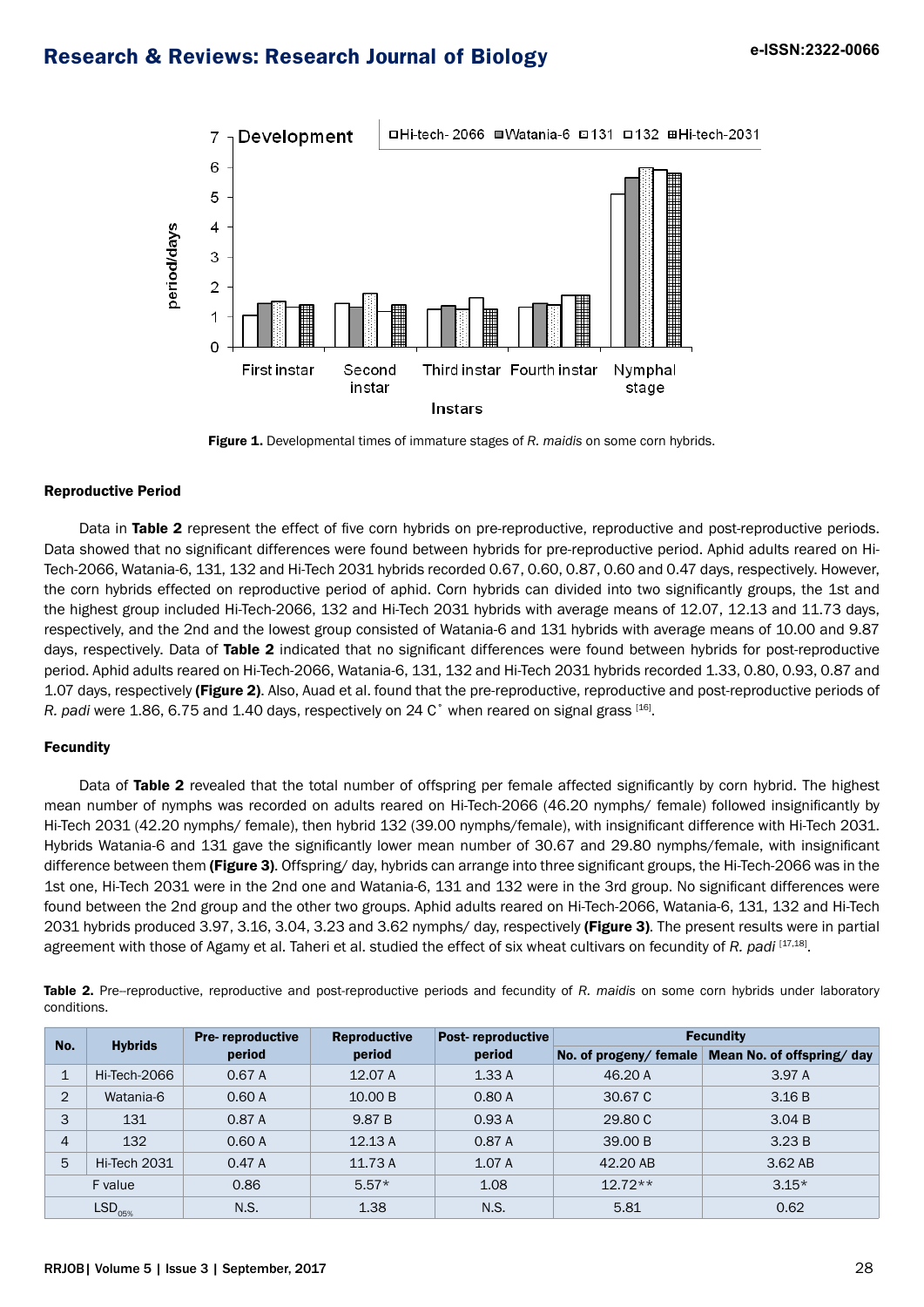

Figure 2. Pre-reproductive, reproductive and post-reproductive periods of R. maidis on some corn hybrids under laboratory conditions.





#### Longevity, Life Cycle and Generation

Data in Table 3 summarized Longevity, life cycle and generation period of *R. miadis* on some corn hybrids. There were significant differences in adult longevity of *R. maidis* reared on the corn hybrids examined. The longest adult longevity of *R. maidis* recorded on Hi-Tech-2066 by insignificant differences with 132 and Hi-Tech 2031 hybrids with average numbers of 14.07, 13.60 and 13.27 days, respectively. While, the shortest adult longevity was recorded on Watania-6 by insignificant difference with hybrid 131 with average numbers of 11.40 and 11.67 days, respectively (Figure 4). There were significant differences in life cycle of *R. maidis* reared on the corn hybrids examined. The longest life cycle duration was recorded on hybrid 132 followed insignificantly by Hi-Tech-2066 then Hi-Tech 2031 with average numbers of 19.53, 19.20 and 19.07 days, respectively. However, the shortest life cycle duration was recorded on hybrid Watania-6 by insignificant difference with hybrid 131 with average numbers of 17.07 and 17.67 days, respectively. No significant differences were found between the last one and Hi-Tech 2066 Hi-Tech 2031 hybrids (Figure 4). The duration of the longest generation time was recorded on hybrid 131 (6.87 days) followed insignificantly by hybrid 132 (6.53 days). However, the duration of the shortest generation time was recorded on hybrid Hi-Tech 2066 (5.80 days) by insignificant differences with Watania-6 and Hi-Tech 2031 with 6.27 days for both. Also, no significant differences were found between the last two hybrids and hybrids of 131 and 132. The longevity of this aphid was studied by Kuo et al. on corn. Also, Descamps Chopa studied some growth parameters of *R. padi* on some cereal crops [19,20].

From the previous results it can be concluded that, corn hybrids have a significant effect on some biological aspects of *R. maidis*.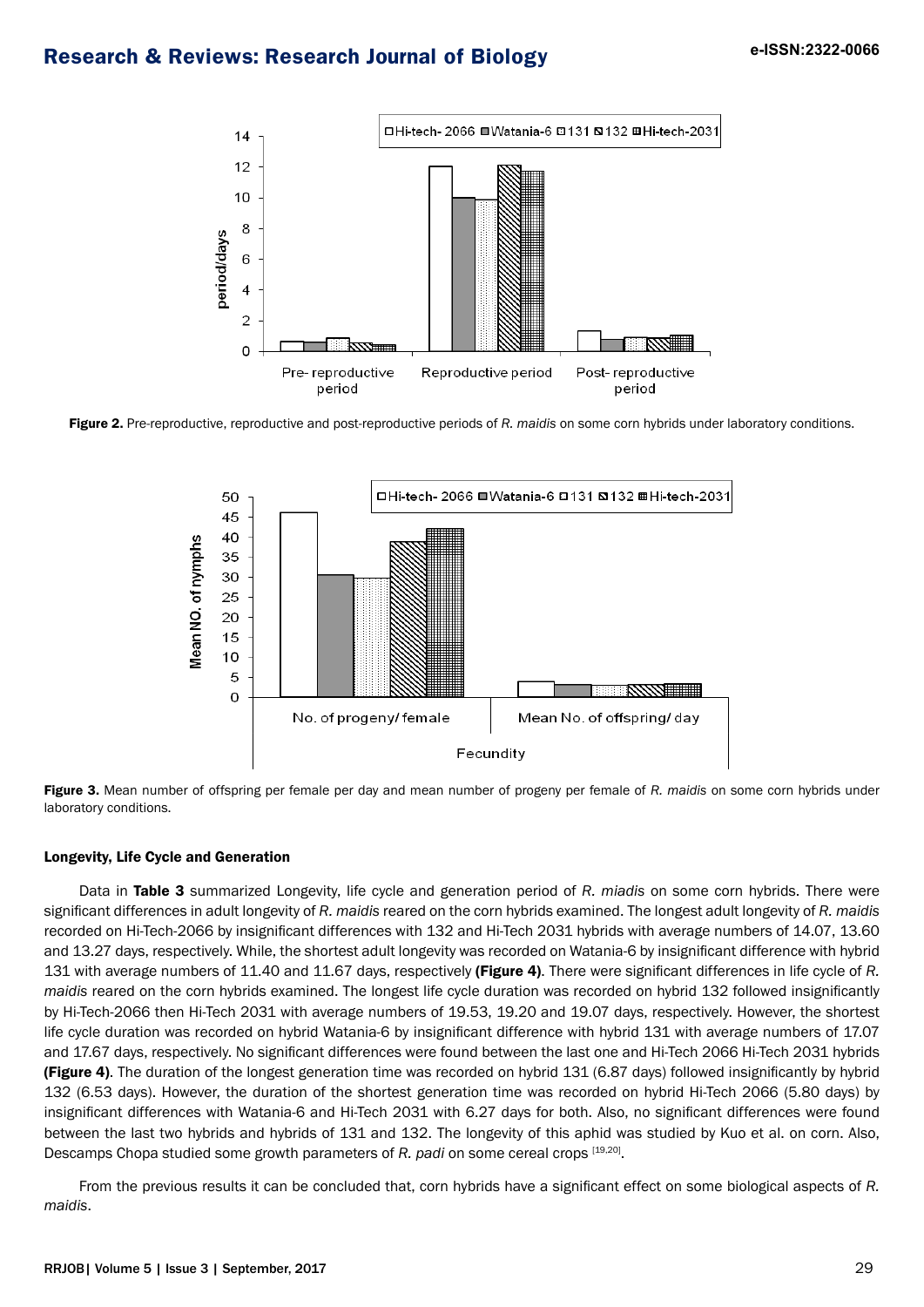| No.            | <b>Hybrids</b> | <b>Longevity</b> | Life cycle | <b>Generation time</b> |
|----------------|----------------|------------------|------------|------------------------|
|                | Hi-Tech-2066   | 14.07 A          | 19.20 AB   | 5.80 B                 |
| 2              | Watania-6      | 11.40 B          | 17.07 C    | 6.27 AB                |
| 3              | 131            | 11.67 B          | 17.67 BC   | 6.87 A                 |
| $\overline{4}$ | 132            | 13.60 A          | 19.53 A    | 6.53 A                 |
| 5              | Hi-Tech 2031   | 13.27 A          | 19.07 AB   | 6.27 AB                |
| F value        |                | $5.54*$          | $3.56*$    | $2.62*$                |
| $LSD05%$       |                | 1.47             | 1.65       | 0.7                    |

Table 3. Longevity, life cycle and generation time of *R. miadis* on some corn hybrids under laboratory conditions.

Note: Means within a column sharing the same letter are not significantly different at 5%propability.



Figure 4. Longevity, life cycle and generation time of *R. miadis* on some corn hybrids.

## **REFERENCES**

- 1. Abd el Fatah HY, et al. An economic analysis for maize market in Egypt. Middle East J Agric Res. 2015;4:873-878.
- 2. Zhang GX and Zhong TS. Economic insect fauna of China. 1<sup>st</sup> ed. Science Press, China; 1983.
- 3. Blackman RL and Eastop VF. Aphids on the World's Crops: An identification and information guide. 2nd ed. John Wiley & Sons, New York; 2000.
- 4. Everly RT. Loss in corn yield associated with the abundance of the corn leaf aphid, Rhopalosiphum maidis, in Indiana. J Econ Entomol. 1960;53:924-932.
- 5. Foott, WH and Timmins PR. Effects of infestations by the corn leaf aphid, Rhopalosiphum maidis (Homoptera: Aphididae), on field corn in southwestern Ontario. Can Entomol. 1973;105:449-458.
- 6. Kieckhefer RW and Kantack BH. Losses in yield in spring wheat in South Dakota caused by cereal aphids (Homoptera: Aphididae). Environ Entomol. 1980;73:582-585.
- 7. Kieckhefer RW and Kantack BH. Yield losses in spring barley caused by cereal aphids. J Econ Entomol. 1986;79:749-752.
- 8. Bing, JW, et al. Seedling stage feeding by corn leaf aphid (Homoptera: Aphididae): influence on plant development in maize. J Econ Entomol. 1991;84:625-632.
- 9. El-Ibrashy MT, et al. Laboratory studies on the biology of the corn leaf aphid, Rhopalosiphum maidis (Homoptera: Aphididae). Entomol Exp Appl. 1972;15:166-174.
- 10. Whitten MJ and Oakenshott JG. Opportunities for modern biotechnology in control of insect pests and weeds with special reference to developing countries. FAO Plant Prot Bull. 1991;39:155-181.
- 11. Razmjou J and Golizadeh A. Performance of corn leaf aphid, Rhopalosiphum maidis (Fitch) (Homoptera: Aphididae) on selected maize hybrids under laboratory conditions. Appl Entomol Zool. 2010;45:267-274.
- 12. Snedecor GW and Cochran WG. Statistical Methods, 7<sup>th</sup> ed. Ames, Iowa State University Press; 1980.
- 13. El-Sheikh MAK, et al. Life table- parameters and heat units for the corn leaf aphid, Rhopalosiphum maidis (fitch), reared on barley host plant. 4th conference on recent technologies in agriculture. 2009;4:101-109.
- 14. El-Fatih MM, et al. Biological aspects and thermal requirements of the bird cherry-oat aphid, Rhopalosiphum padi (Linnaeous), reared on wheat seedling. J Plant Prot and Path. 2015;6:1663- 1670.